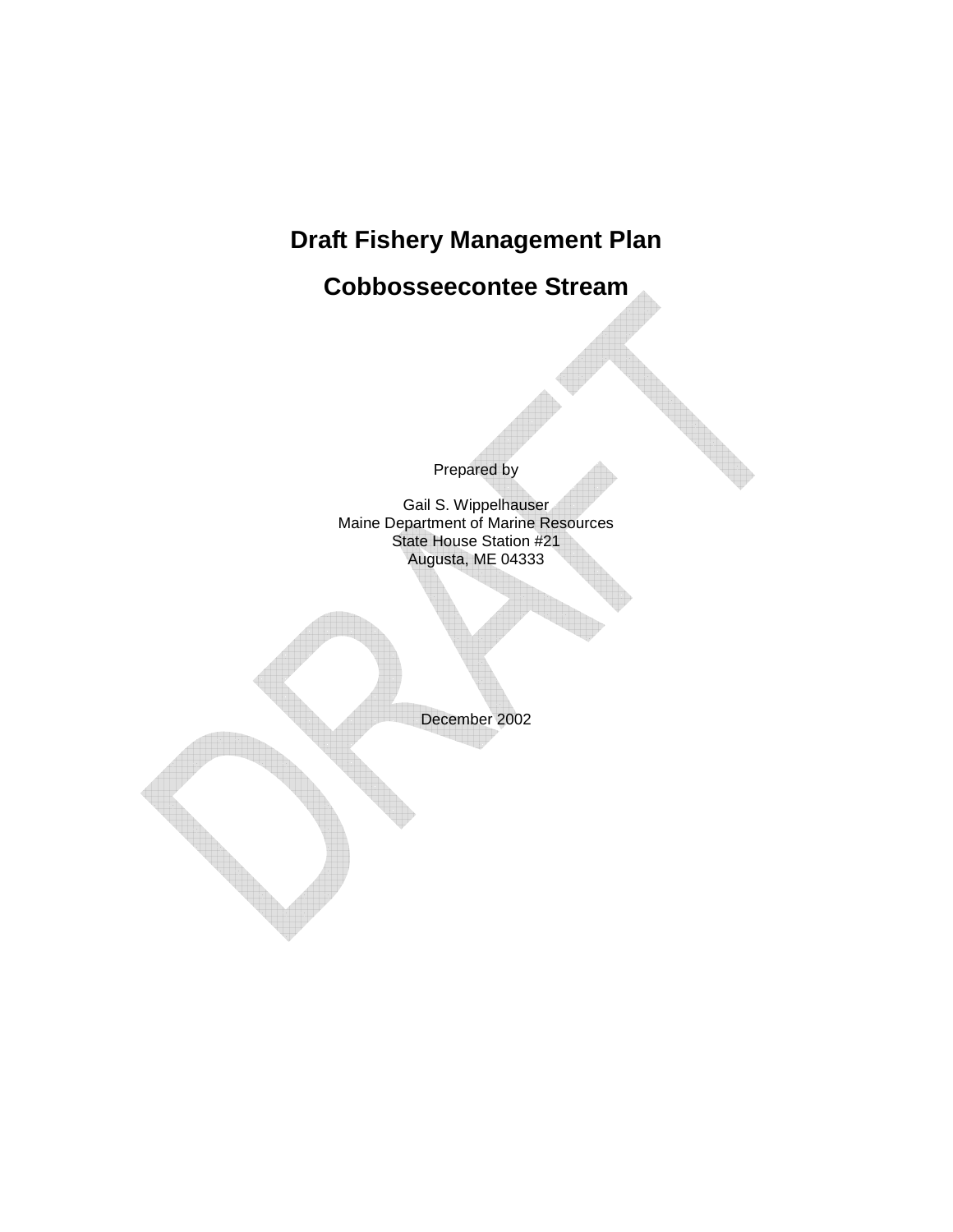# **Table of Contents**

| Reach 2. American Tissue Dam to Cobbosseecontee Lake Dam and Tacoma Lakes Dam 7                  |  |
|--------------------------------------------------------------------------------------------------|--|
|                                                                                                  |  |
| Reach 4. Annabessacook Dam to Marranacook Lake Upper Dam, Cochnewagan Dam, Wilson Pond           |  |
|                                                                                                  |  |
|                                                                                                  |  |
| Table 1. Location and description of dams in Cobbosseecontee Stream drainage, and number of      |  |
|                                                                                                  |  |
|                                                                                                  |  |
| Table 3. Estimate of total alewife production, minimum escapement, and stocking requirements for |  |
|                                                                                                  |  |
|                                                                                                  |  |
|                                                                                                  |  |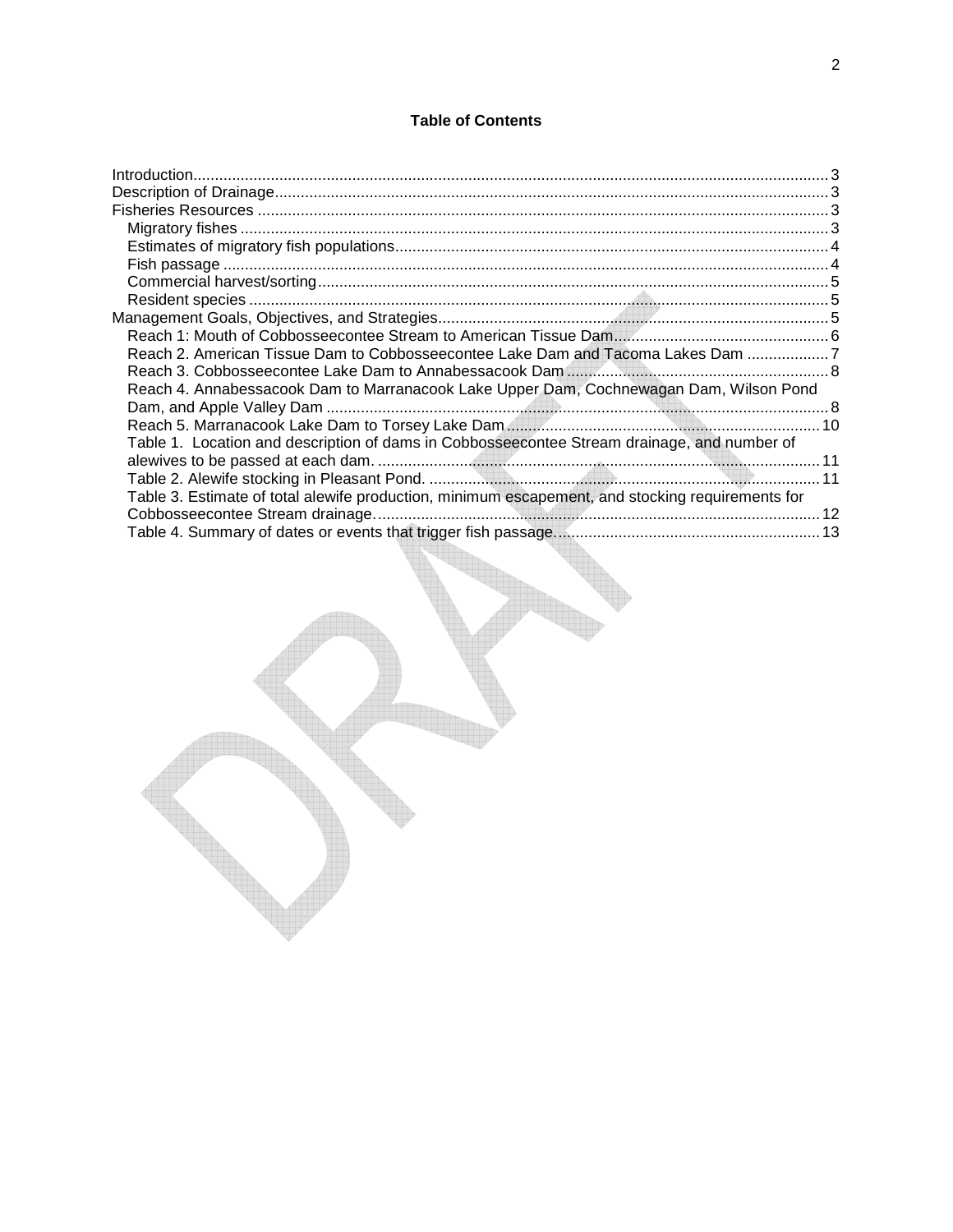#### **Introduction**

The Cobbosseecontee Stream drainage historically supported runs of at least seven species of native diadromous<sup>1</sup> fishes, which were reduced or extirpated by construction of dams without fishways. The American eel is still found throughout the drainage, but the first dam on the river prevents alewife, American shad, Atlantic salmon, blueback herring, rainbow smelt, and striped bass from migrating upstream. In 1997 the Department of Marine Resources (DMR) began stocking alewives in Pleasant Pond in order to restore a run to the drainage. Alewives are an important forage fish, and DMR anticipated that a run of alewives would attract sportfish to the mouth of Cobbosseecontee Stream. This strategy has proved successful. Striped bass congregate in the lower, free-flowing section of the stream in fall to feed on emigrating juvenile alewives, resulting in an exceptional fishery.

This draft plan is being developed to guide future decisions on fisheries management in the Cobbosseecontee Stream drainage. The goals contained in this plan reflect a desire to manage the fisheries within the physical and biological limits of available habitat. This management plan includes DMR's recommendations for fish passage issues that must be addressed for the successful attainment of stated management goals.

# **Description of Drainage**

The Cobbosseecontee Stream drainage encompasses an area of approximately 240 square miles, and spans 15 towns (Bowdoin, Farmingdale, Gardiner, Hallowell, Litchfield, Manchester, Mount Vernon, Monmouth, Readfield, Richmond, Sabattus, Wales, Wayne, West Gardiner, and Winthrop). Twenty-one lakes and ponds with a total surface area of 13,534 acres and 19 dams without fishways are located within the drainage (Fig. 1; Table 1).

Water quality in the drainage is generally good. The Department of Environmental Protection has classified the mainstem of Cobbosseecontee Stream and its tributaries as Class B. All the lakes and ponds in the drainage are classified as GPA.

Each fall Cobbosseecontee Lake **(any others?)** is drawn down to improve or maintain water quality and to provide protection from ice or flood damage. This drawdown usually occurs during the first or second week of September, and often stimulates the downstream migration of American eels and alewives.

#### **Fisheries Resources**

# **Migratory fishes**

l

Historically, the Cobbosseecontee Stream drainage supported runs of alewife, American shad, American eel, Atlantic salmon, blueback herring, rainbow smelt, and striped bass. Construction of a dam in Gardiner, documented as early as 1787, interfered with the upstream movement of alewife, shad, and salmon, and the runs dramatically declined in number. In 1867 the newly appointed Commissioners of Fisheries reported that the Town of Winthrop for several years had appointed a committee to obtain the opening of a fishway in the dam at Gardiner, but they were unsuccessful. By 1867 there were eight dams within one mile of the Kennebec River and 10 dams to the first lake.

 $1$  A collective term referring to anadromous and catadromous fishes, i.e., fishes that migrate between the ocean and fresh water during their life cycle. Anadromous fishes spend most of their lives in the ocean, but spawn in fresh water; catadromous fishes spend most of their lives in fresh water, but spawn in the ocean. Alewife, American shad, Atlantic salmon, blueback herring, rainbow smelt, and striped bass are anadromous. The American eel is catadromous.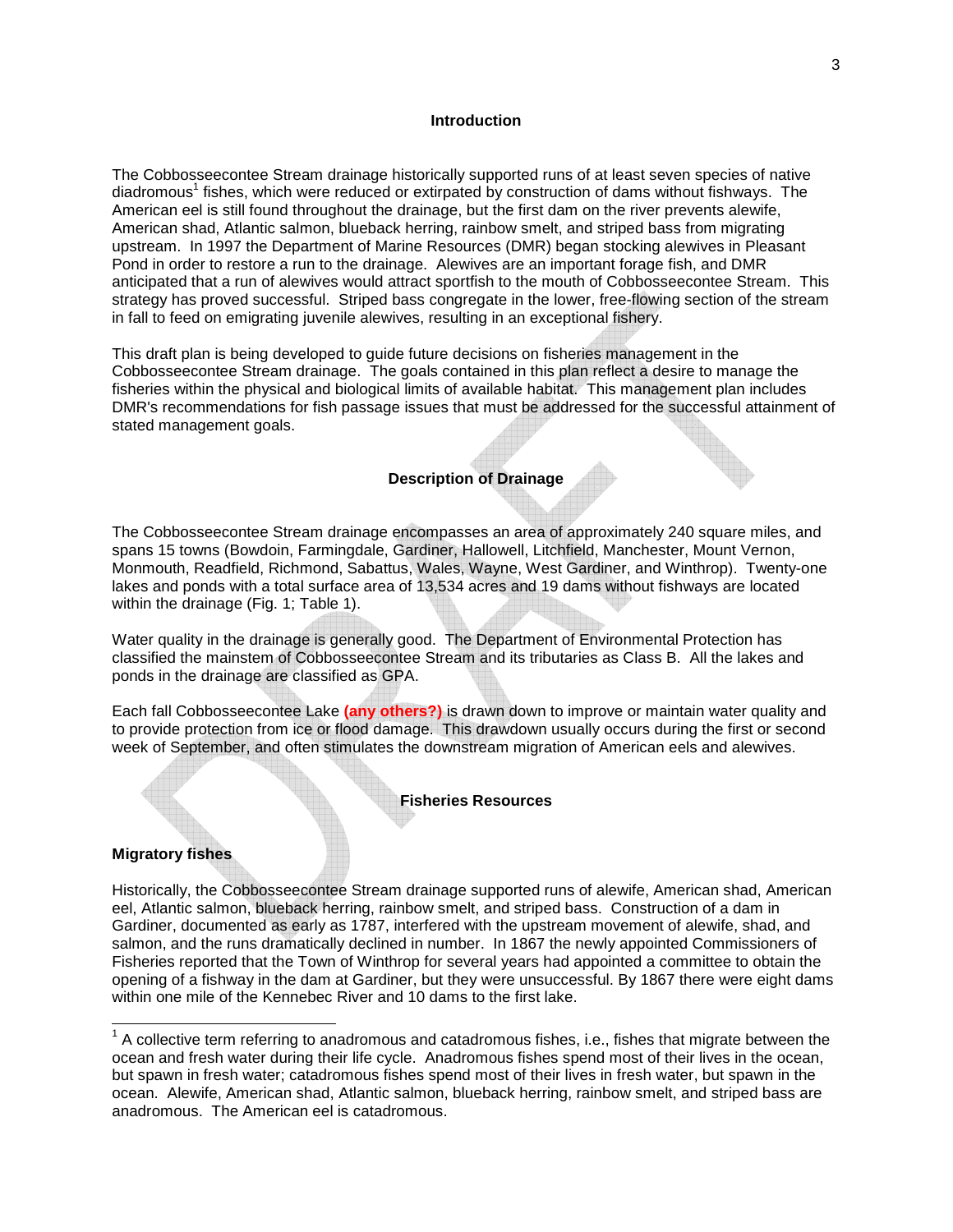Despite the presence of numerous dams, American eels persisted throughout the drainage because of their unusual ability to leave the water for periods of time, and climb rough damp surfaces. The current population is sufficiently robust to support commercial fisheries. During the 1990s, upstream migrating juvenile eels were commercially harvested at the mouth of Cobbosseecontee Stream, and downstream migrating adults were harvested at the outlet of Cobbosseecontee Lake and Annabessacook Lake. The adult eel fishery harvested approximately 3000 eels per year.

Five species of native anadromous fishes currently utilize the short, free-flowing reach from the stream's confluence with the Kennebec River to the first dam. American shad, blueback herring, rainbow smelt, and alewife to some extent, spawn in this reach each spring. Striped bass appear in this area in the spring to feed on spawning adults and in the fall to feed on emigrating juveniles.

In 1985, DMR drafted The Strategic Plan for the Restoration of Shad and Alewives to the Kennebec River above Augusta (1985 Plan), which outlined restoration goals for important fishery resources that historically resided in the Kennebec River above Edwards Dam, located in Augusta. Following public hearings, the Strategic Plan was formally adopted in 1986. The plan contained minimal reference to the Cobbosseecontee Stream drainage, because it lies below Augusta, and was blocked by multiple dams without fish passage.

Eleven years after the 1985 Plan was adopted, DMR began stocking adult alewives into Pleasant Pond, Richmond, in order to reestablish a run in the Cobbosseecontee Stream drainage. Stocking has continued each year since 1997 (Table 2). This stocking program was initiated because alewives are an important source of food for many species of fish and wildlife, and DMR anticipated that a run of alewives would attract sportfish to the mouth of Cobbosseecontee Stream. This strategy has proved successful, and there is now an exceptional fishery for striped bass in both spring and fall. In addition to improving recreational fishing, the alewife run ultimately could support a commercial harvest.

# **Estimates of migratory fish populations**

In the 1985 Plan, DMR estimated the number of alewives that could be produced by nine lakes and ponds in the Cobbosseecontee drainage. In this plan, estimates of alewife production have been included for an additional 11 lakes and ponds that were omitted from the 1985 Plan. All estimates of alewife production are calculated by multiplying the surface area, measured in acres, by a unit production of 235 fish/acre<sup>2</sup>. Total production for the drainage is estimated to be approximately 3,180,600 alewives (Table 3).

In order to maintain a run of alewives, approximately 15% of the adults imprinted to a particular lake or pond must be allowed to spawn each year. Total spawning escapement would be about 477,100 adult alewives if no dams existed in the drainage (Table 3). However, fish will have to pass multiple dams to reach spawning habitat in this drainage, and fish passage facilities are never totally 100% efficient. Assuming 90% passage efficiency at each dam, total spawning escapement is approximately 700,000 adult alewives. The remaining 2.48 million fish could support a commercial harvest.

# **Fish passage**

Successful restoration and enhancement of diadromous species currently is hampered by the lack of upstream and downstream fish passage at 16 of the dams within the Cobbosseecontee Stream drainage. Gardiner Paperboard, Incorporated owns the first dam (furthest downstream). The function of this dam

 2 This unit production value was developed from the commercial harvest in six Maine watersheds for the years 1971-1983. On the basis of these data, commercial yield was assumed to be 100-pounds/surface acre of ponded habitat. Assuming a weight of 0.5 pounds per adult, the commercial yield equals 200 adults/surface acre. The commercial harvest was assumed to represent an exploitation rate of 85%, because most alewife runs are harvested six days per week. Exploitation rates on the Damariscotta River, for example, ranged from 85-97% for the years 1979-1982. When commercial yield is adjusted for the 15% escapement rate, the total production is 235 adult alewives/acre.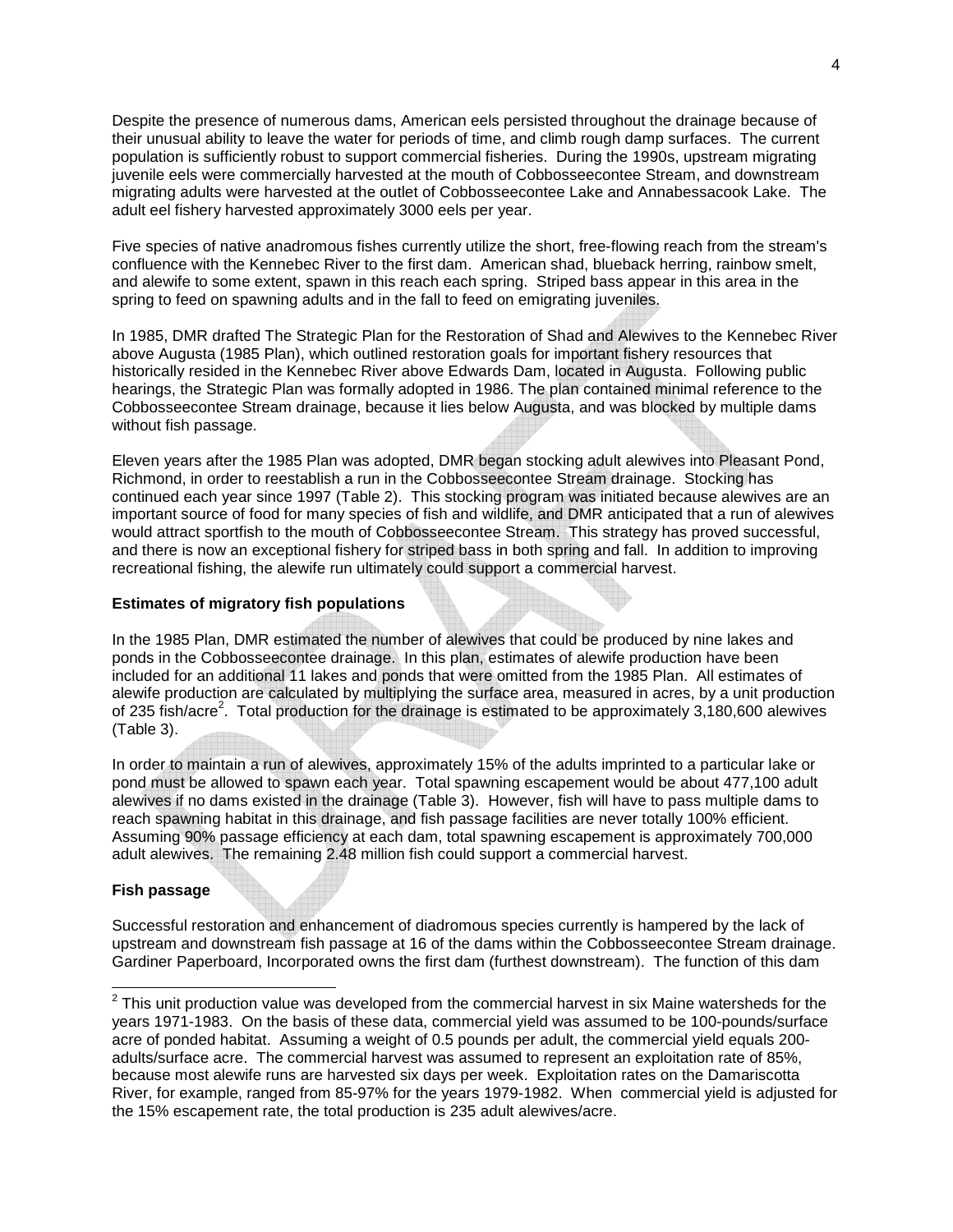was to create an impoundment, from which process water and fire protection water could be removed. The company ceased operations at the mill in 2000. Friends of the Kennebec Salmon, a non-profit environmental organization, in collaboration with Gardiner Paperboard have obtained funding and the necessary permits to remove the dam, anticipated to occur in the summer of 2003.

The second dam on the river, the American Tissue Dam, is a hydropower project, licensed by the Federal Energy Regulatory Commission (FERC) in 1979. The Project's license currently does not contain any requirements for the construction of upstream and downstream fish passage facilities. However, following a fish kill in 2002, DMR agreed to develop a fisheries management plan, and FERC agreed to reopen the license and incorporate fish passage requirements following consultation between the owner and state and federal resource agencies.

The remaining dams within the drainage are not hydropower facilities, and, therefore, are not FERC jurisdictional dams. This plan recommends the installation of upstream and downstream passage facilities at these dams, which are privately owned or owned by municipalities, in a sequential fashion with installation occurring in a specific year or four years after stocking of alewives in upstream spawning habitat. DMR has assisted dam owners in obtaining funds for constructing fish passage for more than 30 years, and intends to continue that tradition in the Cobbosseecontee drainage.

#### **Commercial harvest/sorting**

Need some DMR discussion about this

#### **Resident species**

Resident fish are those species that are able to fulfill their life history requirements within the river and its tributaries. The species listed below are known resident inhabitants of the Cobbosseecontee drainage. Waiting for info from B. Woodward.

# **Management Goals, Objectives, and Strategies**

The overall goal of the draft fishery management plan is to manage the diadromous fishes of the Cobbosseecontee Stream drainage for optimum habitat utilization, abundance and public benefit. Management objectives (numbers) and strategies (letters) supporting this goal are listed by reach below: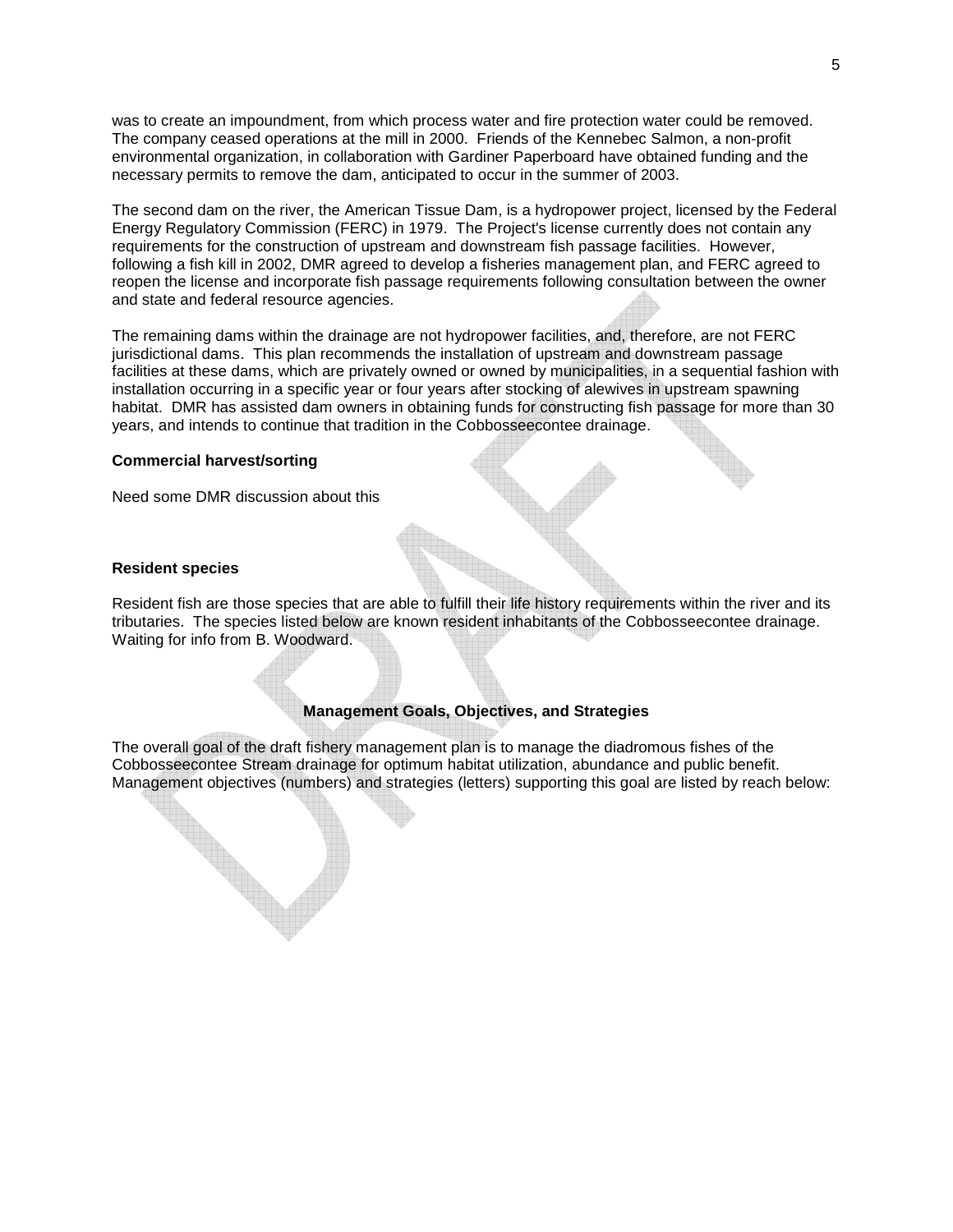#### **Reach 1: Mouth of Cobbosseecontee Stream to American Tissue Dam**

1. Manage Reach 1 as a migratory pathway for alewife, American eel, American shad, blueback herring, striped bass, and rainbow smelt.

Gardiner Paperboard Dam

a. Remove Gardiner Paperboard Dam (anticipated to occur in the summer of 2003).

American Tissue Dam

- b. Beginning in 2002, provide interim downstream passage between September 1 (or when flushing flows arrive from upstream, whichever comes first) and November 15 for American eel at the American Tissue Dam by installing a metal exclusion plate along the bottom of the trashracks, and opening the deep gate furthest from the intake eight inches (8"). If eel mortalities or injuries continue to be observed, reduce generation in 25% increments to the point of total shutdown from dusk to dawn.
- c. Beginning in 2002, provide interim downstream passage between September 1 (or when flushing flows arrive from upstream, whichever comes first) and November 30 for alewife by opening a 3' wide notch in the flashboards of the American Tissue dam, and installing a plywood and steel plunge pool below the notch. If alewife mortalities or injuries continue to be observed, reduce generation in 25% increments to the point of total shutdown during daylight hours.
- d. Provide permanent upstream and downstream passage for American eel at the American Tissue Dam beginning in 2005. Upstream passage should be operational by May 1, and downstream passage should be operational from dusk to dawn between September 1 (or when flushing flows arrive from upstream, whichever comes first) and November 15.
- e. Provide permanent upstream and downstream passage for alewife at the American Tissue Dam beginning in 2005. The upstream passage facility should be operational by May 1, have a trapping/sorting/counting facility, and should be capable of passing at least 627,200 alewives. Downstream passage should be operational between June 1 and November 30.
- 2. Manage Reach 1 for sustained production of diadromous species consistent with habitat capabilities.
- 3. Manage species in accordance with the Atlantic States Marine Fisheries Commission's (ASMFC) Interstate Fisheries Management Plan for Striped Bass, Interstate Fisheries Management Plan for American shad and river herring, and Interstate Fisheries Management Plan for American eel.
	- a. Implement all regulations, assessment, and reporting requirements found in ASMFC management plans.
- 4. Promote existing and potential commercial fisheries for alewife and American eel.
- 5. Promote existing and potential recreational angling opportunities for American shad and striped bass.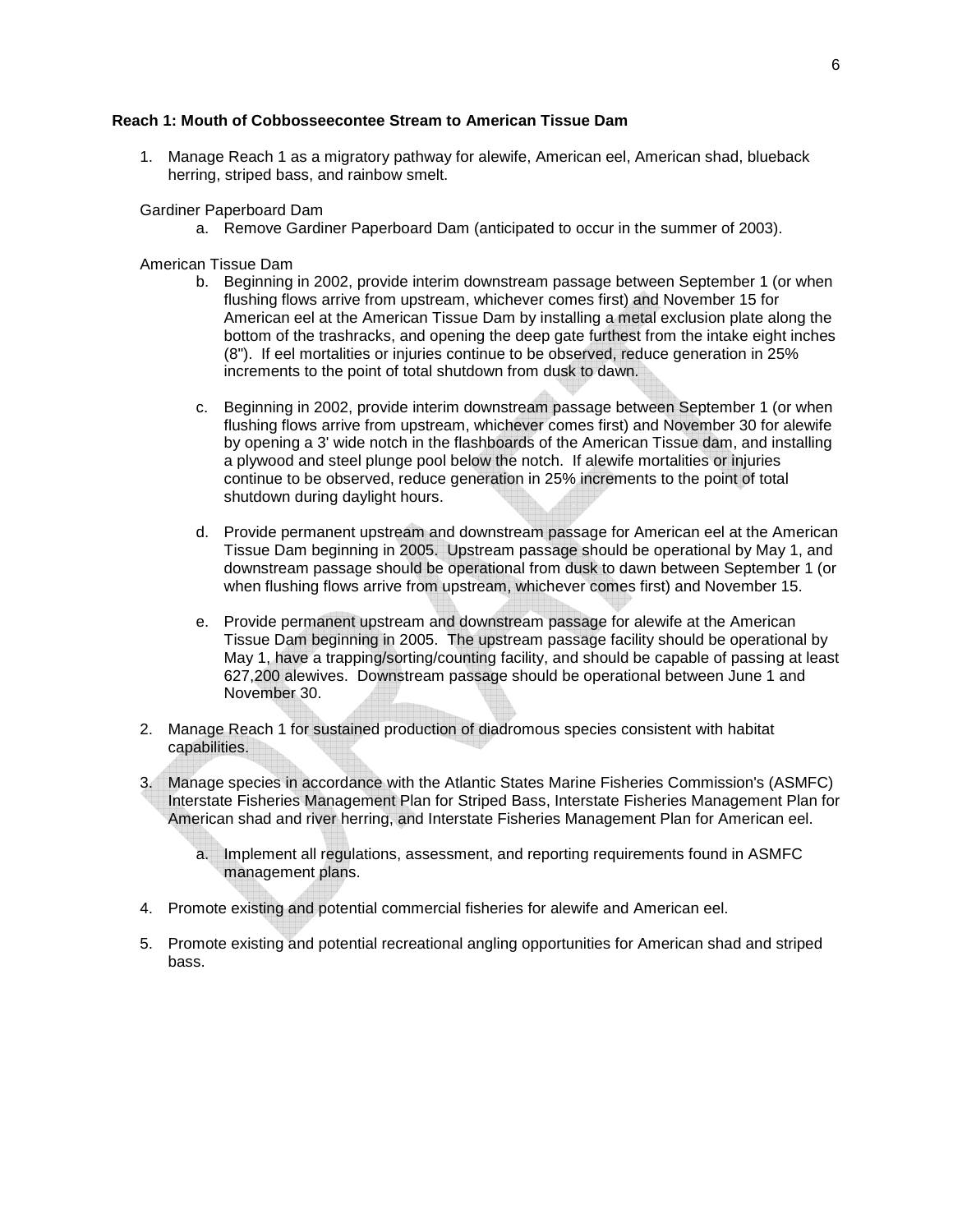# **Reach 2. American Tissue Dam to Cobbosseecontee Lake Dam and Tacoma Lakes Dam**

1. Manage Reach 2 as a migratory pathway for alewife and American eel.

#### New Mills Dam

- a. Provide permanent upstream and downstream passage for American eel at New Mills Dam beginning in 2005. Upstream passage should be operational by May 1, and downstream passage should be operational from dusk to dawn between September 1 and November 15.
- b. Provide permanent upstream and downstream passage for alewife at New Mills Dam beginning in 2005. Upstream passage should be operational by May 1, and should be capable of passing at least 564,500 alewives. Downstream passage should be operational from June 1 through November 30.

#### Collins Dam

- c. Provide permanent upstream and downstream passage for American eel at Collins Dam beginning in 2008. Upstream passage should be operational by May 1, and downstream passage should be operational from dusk to dawn between September 1 and November 15.
- d. Provide permanent upstream and downstream passage for alewife at Collins Dam beginning in 2008. Upstream passage should be operational by May 1, and should be capable of passing at least 470,600 alewives. Downstream passage should be operational from June 1 through November 30.

#### Cobbosseecontee Lake Dam

- e. Provide permanent upstream and downstream passage for American eel at Cobbosseecontee Lake Dam beginning in 2009. Upstream passage should be operational by May 1, and downstream passage should be operational from dusk to dawn between September 1 and November 15.
- f. Provide permanent upstream and downstream passage for alewife at Cobbosseecontee Lake Dam beginning in 2009. Upstream passage should be operational by May 1, and should be capable of passing at least 416,300 alewives. Downstream passage should be operational from June 1 through November 30.

# Gilman Dam and Tacoma Lakes Dam

- g. Provide permanent upstream and downstream passage for American eel at Gilman Dam and Tacoma Lakes Dam concurrent with alewife passage. Upstream passage should be operational by May 1, and downstream passage should be operational from dusk to dawn between September 1 and November 15.
- h. Provide permanent upstream and downstream passage for alewife at Gilman Dam and Tacoma Lakes Dam after four consecutive years of alewife stocking in Woodbury Pond, Sand Pond, Buker Pond, Jimmy Pond, and/or Little Purgatory Pond. Upstream passage at Gilman Dam should be capable of passing at least 37,400 alewives and at Tacoma Lakes Dam should be capable of passing at least 33,700 alewives. Both upstream facilities should be operational by May 1. Downstream passage should be operational from June 1 through November 30.
- 2. Manage Reach 3 for sustained production of resident and diadromous species consistent with habitat capabilities.
- 3. Manage species in accordance with the ASMFC Interstate Fisheries Management Plan for American shad and river herring and the Interstate Fisheries Management Plan for American eel.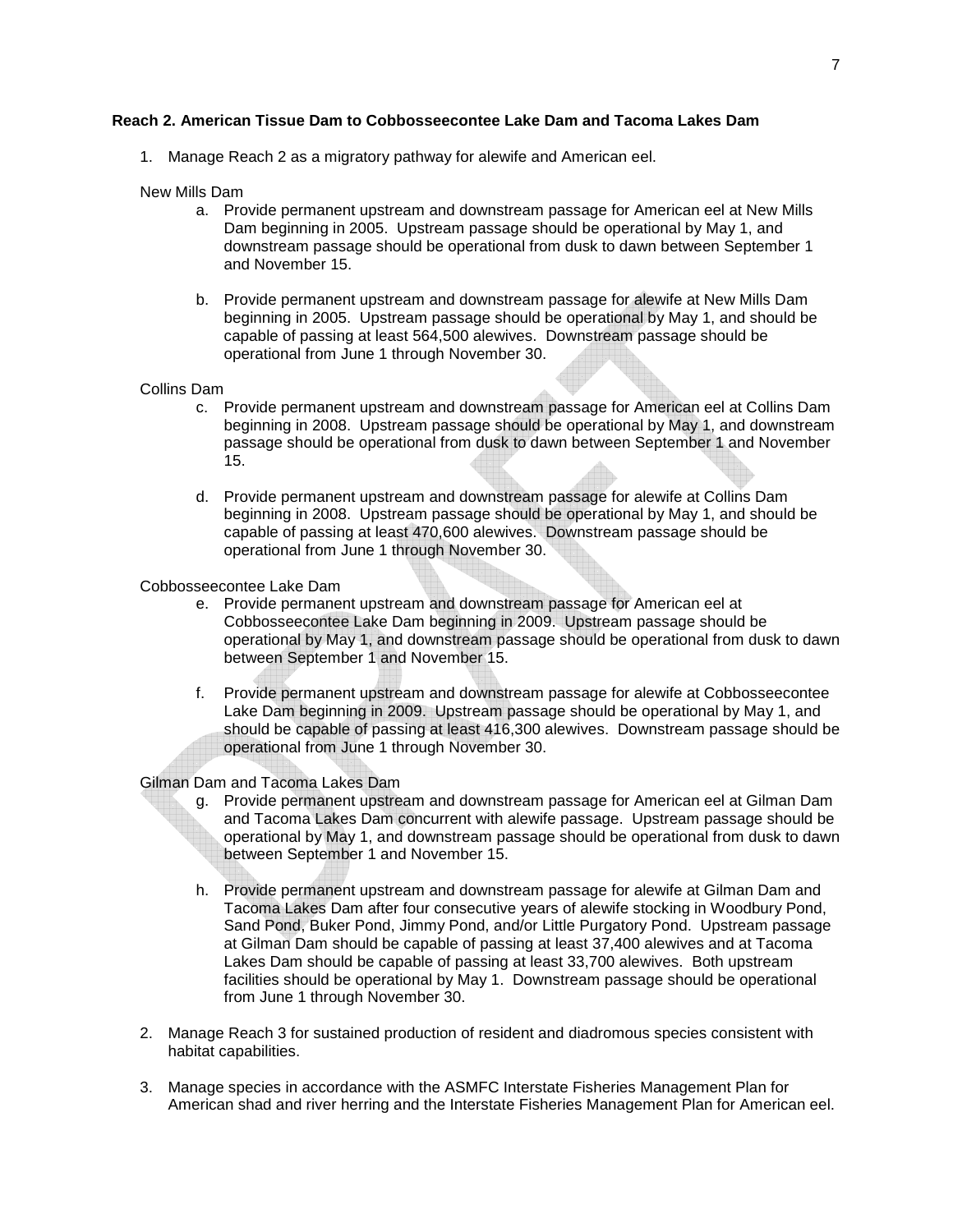- a. Implement all regulations, assessment, and reporting requirements found in ASMFC management plans.
- 4. Promote existing and potential commercial fisheries for alewife and American eel.

# **Reach 3. Cobbosseecontee Lake Dam to Annabessacook Dam**

1. Manage Reach 3 as a migratory pathway for alewife and American eel.

# Annabessacook Dam

- a. Provide permanent upstream and downstream passage for American eel at Annabessacook Dam beginning in 2010. Upstream passage should be operational by May 1, and downstream passage should be operational from dusk to dawn between September 1 and November 15.
- b. Provide permanent upstream and downstream passage for alewife at Annabessacook Dam after four consecutive years of alewife stocking in Annabessacook Lake. Upstream passage should be operation by May 1, and should be capable of passing at least 216,900 alewives. Downstream passage should be operational from June 1 through November 30.
- 2. Manage Reach 3 for sustained production of resident and diadromous species consistent with habitat capabilities.
- 3. Manage species in accordance with the ASMFC Interstate Fisheries Management Plan for American shad and river herring and the Interstate Fisheries Management Plan for American eel.
	- a. Implement all regulations, assessment, and reporting requirements found in ASMFC management plans.
- 4. Promote existing and potential commercial fisheries for alewife and American eel.

# **Reach 4. Annabessacook Dam to Marranacook Lake Upper Dam, Cochnewagan Dam, Wilson Pond Dam, and Apple Valley Dam**

1. Manage Reach 4 as a migratory pathway for alewife and American eel.

Marranacook Lake Upper Dam

- a. Provide permanent upstream and downstream passage for American eel at Marranacook Lake Upper Dam beginning in 2011. Upstream passage should be operational by May 1, and downstream passage should be operational from dusk to dawn between September 1 and November 15.
- b. Provide permanent upstream and downstream passage for alewife at Marranacook Lake Upper Dam after four consecutive years of alewife stocking in Marranacook Lake. Upstream passage should be operational by May 1, and should be capable of passing at least 89,100 alewives. Downstream passage should be operational from June 1 through November 30.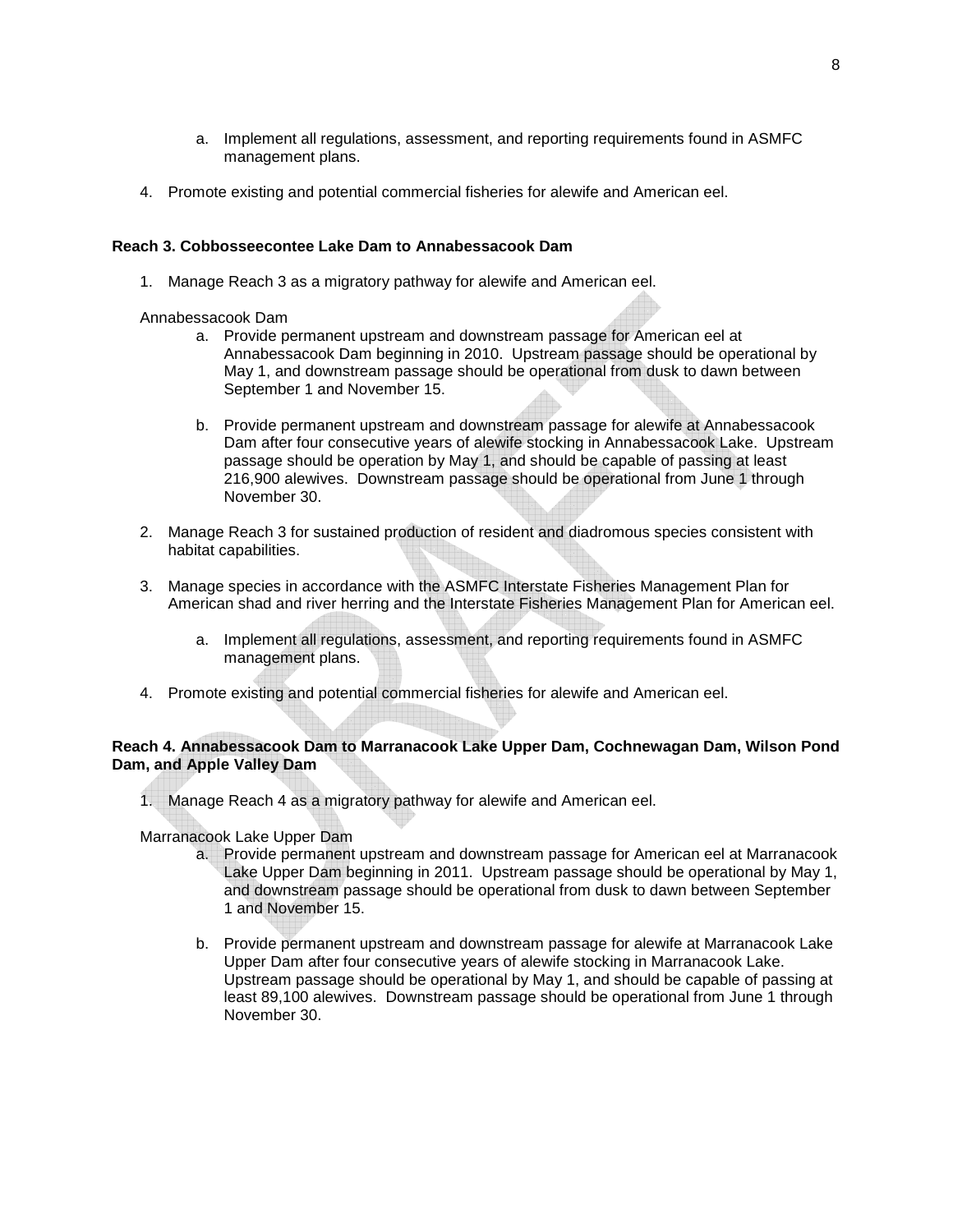#### Cochnewagan Dam

- c. Provide permanent upstream and downstream passage for American eel at Cocknewagan Dam concurrent with alewife passage. Upstream passage should be operational by May 1, and downstream passage should be operational from dusk to dawn between September 1 and November 15.
- d. Provide permanent upstream and downstream passage for alewife at Cocknewagan Dam after four consecutive years of alewife stocking in Cocknewagan Lake. Upstream passage should be operational by May 1, and should be capable of passing at least 13,600 alewives. Downstream passage should be operational from June 1 through November 30.

# Lower Dam-Wilson Stream and Wilson Pond Dam

- e. Provide permanent upstream and downstream passage for American eel at Lower Dam-Wilson Stream and Wilson Pond Dam concurrent with alewife passage. Upstream passage should be operational by May 1, and downstream passage should be operational from dusk to dawn between September 1 and November 15.
- f. Provide permanent upstream and downstream passage for alewife at Lower Dam-Wilson Stream and Wilson Pond Dam after four consecutive years of alewife stocking in Wilson Pond, Dexter Pond, and/or Berry Pond. Upstream passages should be operational by May 1; the facility at Lower Dam-Wilson Stream should be capable of passing at least 33,800 alewives, and the facility at Wilson Pond Dam should be capable of passing at least 30,500 alewives. Downstream passage should be operational from June 1 through November 30.

#### Apple Valley Dam

- g. Provide permanent upstream and downstream passage for American eel at Apple Valley Dam concurrent with alewife passage. Upstream passage should be operational by May 1, and downstream passage should be operational from dusk to dawn between September 1 and November 15.
- h. Provide permanent upstream and downstream passage for alewife at Apple Valley Dam after four consecutive years of alewife stocking in Apple Valley Lake. Upstream passage should be operational by May 1, and should be capable of passing at least 3,552 alewives. Downstream passage should be operational from June 1 through November 30.

# Carleton Pond

- i. Provide permanent upstream and downstream passage for American eel at Carleton Pond Dam concurrent with alewife passage. Upstream passage should be operational by May 1, and downstream passage should be operational from dusk to dawn between September 1 and November 15.
- j. Provide permanent upstream and downstream passage for alewife at Carleton Pond Dam after four consecutive years of alewife stocking in Carleton Pond. Upstream passage should be operational by May 1, and should be capable of passing at least 7,866 alewives. Downstream passage should be operational from June 1 through November 30.
- 2. Manage Reach 4 for sustained production of resident and diadromous species consistent with habitat capabilities.
- 3. Manage species in accordance with the ASMFC Interstate Fisheries Management Plan for American shad and river herring and the Interstate Fisheries Management Plan for American eel.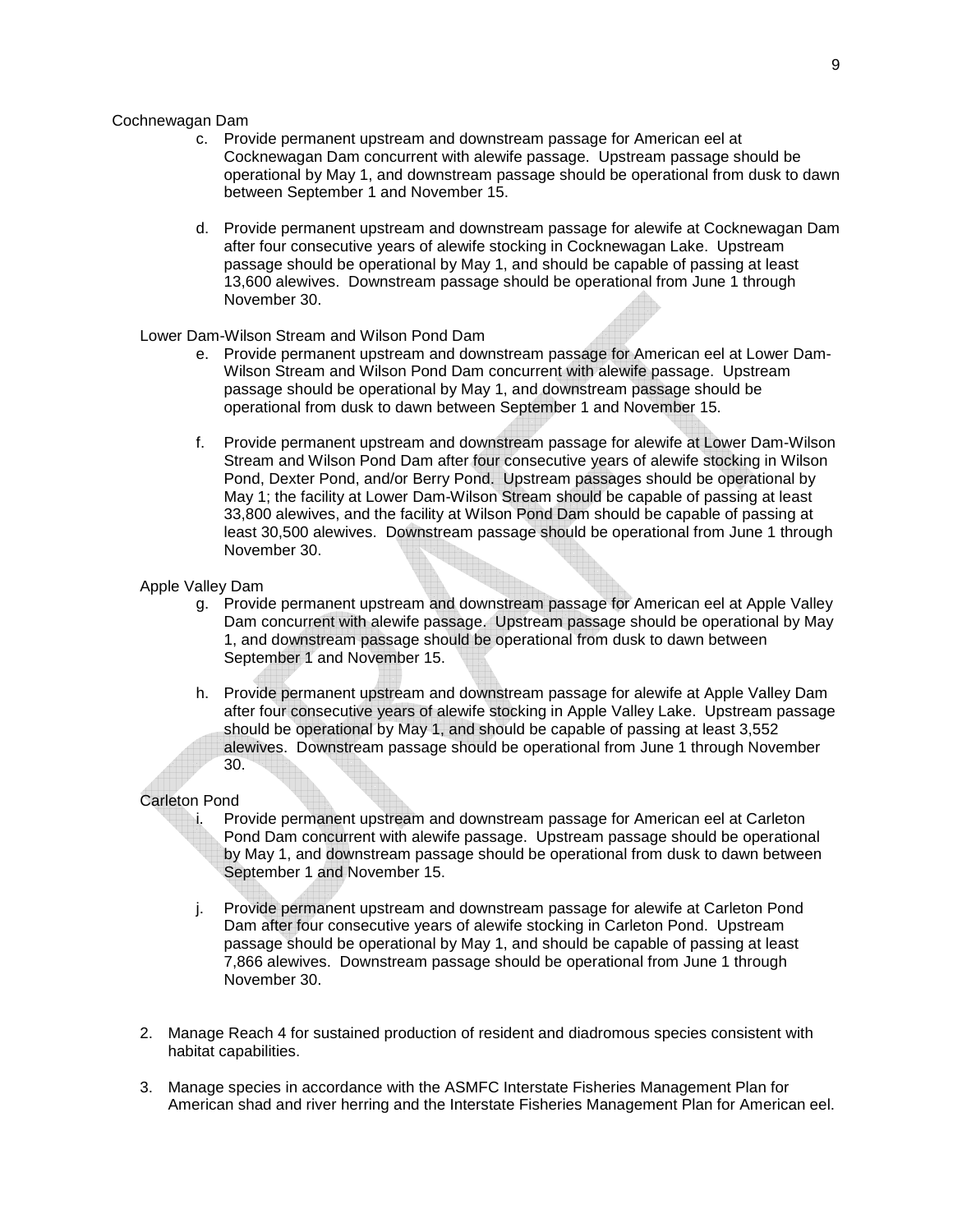- a. Implement all regulations, assessment, and reporting requirements found in ASMFC management plans.
- 4. Promote existing and potential commercial fisheries for alewife and American eel.

# **Reach 5. Marranacook Lake Dam to Torsey Lake Dam**

1. Manage Reach 5 as a migratory pathway for alewife and American eel.

Grist Mill Pond Dam and Torsey Lake Dam

- a. Provide permanent upstream and downstream for American eel passage at Grist Mill Pond Dam and Torsey Lake Dam concurrent with alewife passage. Upstream passage should be operational by May 1, and downstream passage should be operational from dusk to dawn between September 1 and November 15.
- b. Provide permanent upstream and downstream passage for alewife at Grist Mill Pond Dam and Torsey Lake Dam after four consecutive years of alewife stocking in Torsey Lake. Upstream passages should be operational by May 1; the facility at Grist Mill Pond Dam should be capable of passing at least 30,200 alewives, and the facility at Torsey Lake Dam should be capable of passing at least 27,100 alewives. Downstream passage should be operational from June 1 through November 30.
- 2. Manage Reach 5 for sustained production of resident and diadromous species consistent with habitat capabilities.
- 3. Manage species in accordance with the ASMFC Interstate Fisheries Management Plan for American shad and river herring and the Interstate Fisheries Management Plan for American eel.
	- a. Implement all regulations, assessment, and reporting requirements found in ASMFC management plans.
- 4. Promote existing and potential commercial fisheries for alewife and American eel.

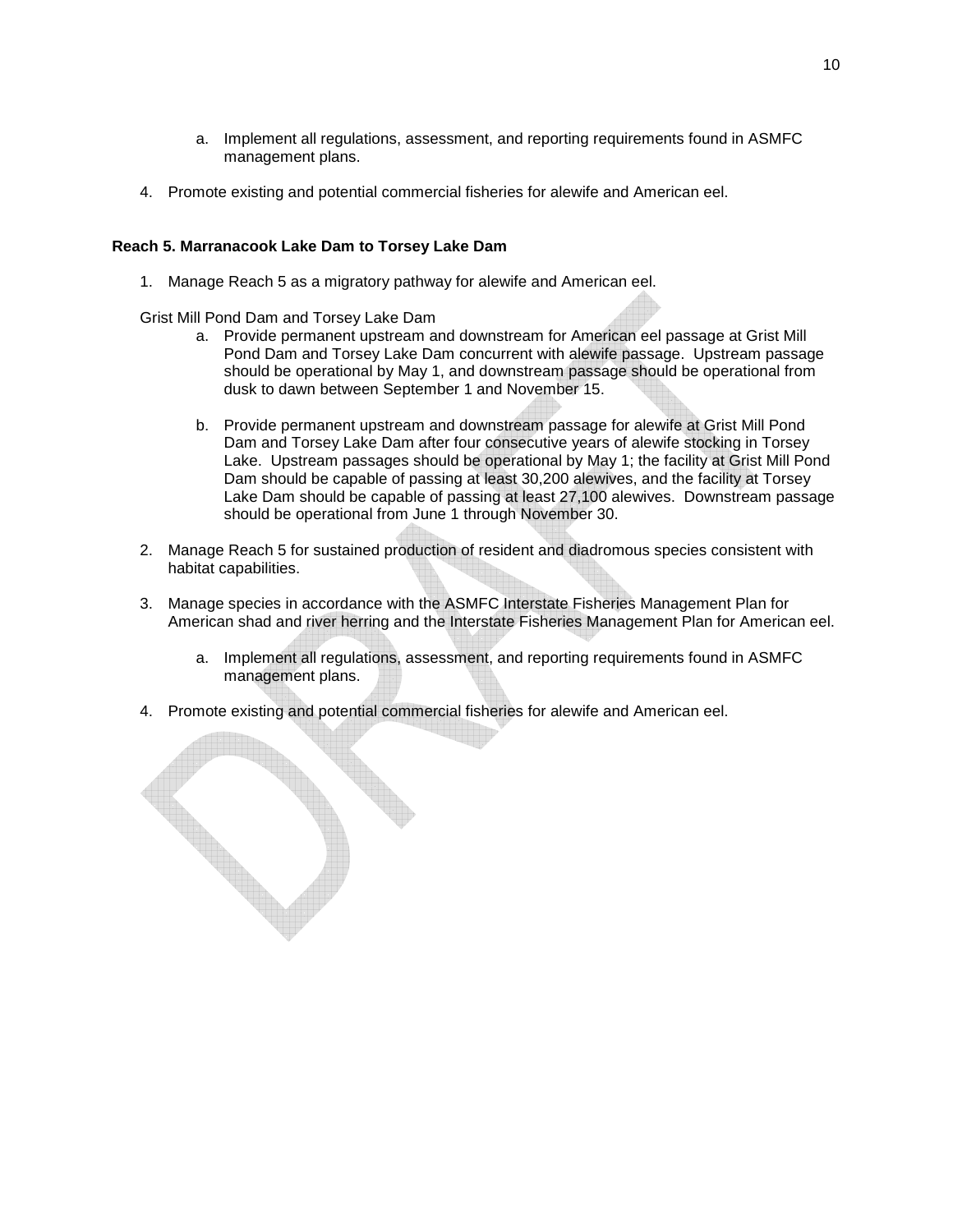| Map  |                            | Number of    |             |              | Length            | Height |
|------|----------------------------|--------------|-------------|--------------|-------------------|--------|
| code | Name of dam                | fish to pass | Location    | <b>Built</b> | (f <sup>t</sup> ) | (ft)   |
|      | Gardiner Paper Company Dam |              | Gardiner    |              |                   |        |
| 2    | American Tissue Dam        | 627,200      | Gardiner    | 1911         | 430               | 24     |
| 3    | New Mills Dam              | 564.500      | Gardiner    | 1885         | 200               | 13     |
| 4    | Collins Dam                | 470,600      | Gardiner    | 1900         | 200               | 15     |
| 5    | Cobbosseecontee Lake Dam   | 416,300      | Gardiner    | 1900         | 191               | 14     |
| 6    | Mill Pond Dam              | 0            | Winthrop    | 1850         | 240               | 14     |
|      | Gilman Dam                 | 37,400       | Litchfield  | 1900         | 120               | 14     |
| 8    | Tacoma Lakes Dam           | 33.700       | Litchfield  | 1900         | 130               | 12     |
| 9    | Annabessacook Dam          | 216,900      | Monmouth    | 1900         | 195               | 11     |
| 10   | Marranacook Lake Upper Dam | 89,100       | Winthrop    | 1820         | 95                | 10     |
| 11   | Grist Mill Pond Dam        | 30.200       | Readfield   | 1900         | 125               | 15     |
| 12   | Torsey Lake Dam            | 27,100       | Readfield   | 1944         | 520               | 11     |
| 13   | Carleton Pond Dam          | 7.900        | Monmouth    | 1904         | 1800              | 10     |
| 14   | Mill Pond Dam              | 0            | Litchfield  | 1850         | 110               | 17     |
| 15   | Cochnewagan Dam            | 13.600       | Monmouth    | 1900         | 40                | 9      |
| 16   | Lower Dam-Wilson Stream    | 33,800       | Monmouth    | 1890         | 135               | 16     |
| 17   | Wilson Pond Dam            | 30.500       | Monmouth    | 1900         | 110               | 14     |
| 19   | Apple Valley Lake          | 3.600        | N. Monmouth | 1970         | 220               | 20     |

**Table 1. Location and description of dams in Cobbosseecontee Stream drainage, and number of alewives to be passed at each dam.** 

# **Table 2. Alewife stocking in Pleasant Pond.**

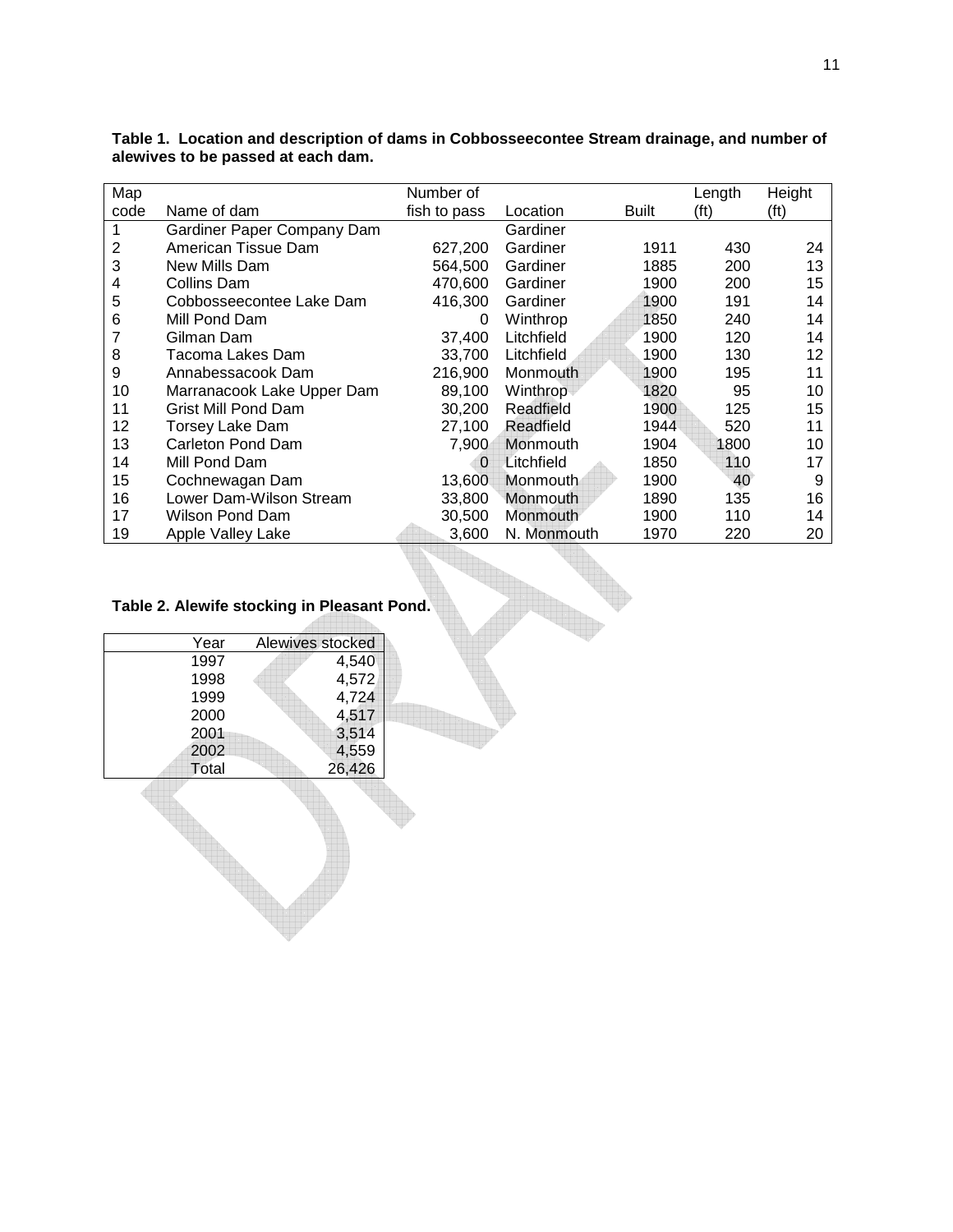| (6/acre)<br>Pond<br>production<br>(acres)<br>escapement         |     |
|-----------------------------------------------------------------|-----|
|                                                                 |     |
| 1420<br>8,520<br>Annabessacook Lake<br>333,700<br>50,055        |     |
| 101<br>Apple Valley Lake<br>23,679<br>3,552                     | 605 |
| <b>Berry Pond</b><br>170<br>39,950<br>5,993<br>1,020            |     |
| 75<br><b>Buker Pond</b><br>17,625<br>2,644                      | 450 |
| 223<br>1,337<br><b>Carleton Pond</b><br>52,372<br>7,856         |     |
| 1,302,605<br>195,391<br>Cobbosseecontee Lake<br>5543<br>33,258  |     |
| 385<br>90,475<br>13,571<br>2,310<br>Cochnewagan Lake            |     |
| Dexter Pond<br>120<br>28,200<br>4,230                           | 720 |
| <b>Hutchinson Pond</b><br>100<br>23,500<br>3,525                | 600 |
| 25,145<br>Jimmie Pond<br>107<br>3,772                           | 642 |
| 44<br>10,340<br>Jimmy Pond<br>1,551                             | 264 |
| 17,390<br>2,609<br>Little Cobbosseecontee Lake<br>74            | 444 |
| 223<br>1,337<br>52,372<br>7,856<br><b>Little Purgatory Pond</b> |     |
| Marranacook Lake<br>1673<br>393,155<br>10,038<br>58,973         |     |
| 537<br>126,195<br>3,222<br>Narrows Pond<br>18,929               |     |
| 175,310<br>26,297<br>4,476<br><b>Pleasant Pond</b><br>746       |     |
| Sand Pond<br>177<br>41,595<br>6,239<br>1,062                    |     |
| <b>Shed Pond</b><br>37<br>8,695<br>1,304                        | 222 |
| 770<br>4,620<br><b>Torsey Pond</b><br>180,950<br>27,143         |     |
| <b>Wilson Pond</b><br>574<br>20,234<br>3,444<br>134,890         |     |
| Woodbury (Purgatory) Pond<br>436<br>102,460<br>2,616<br>15,369  |     |
|                                                                 |     |
| Total<br>13,534<br>3,180,602<br>477,090<br>81,207               |     |

**Table 3. Estimate of total alewife production, minimum escapement, and stocking requirements for Cobbosseecontee Stream drainage.**